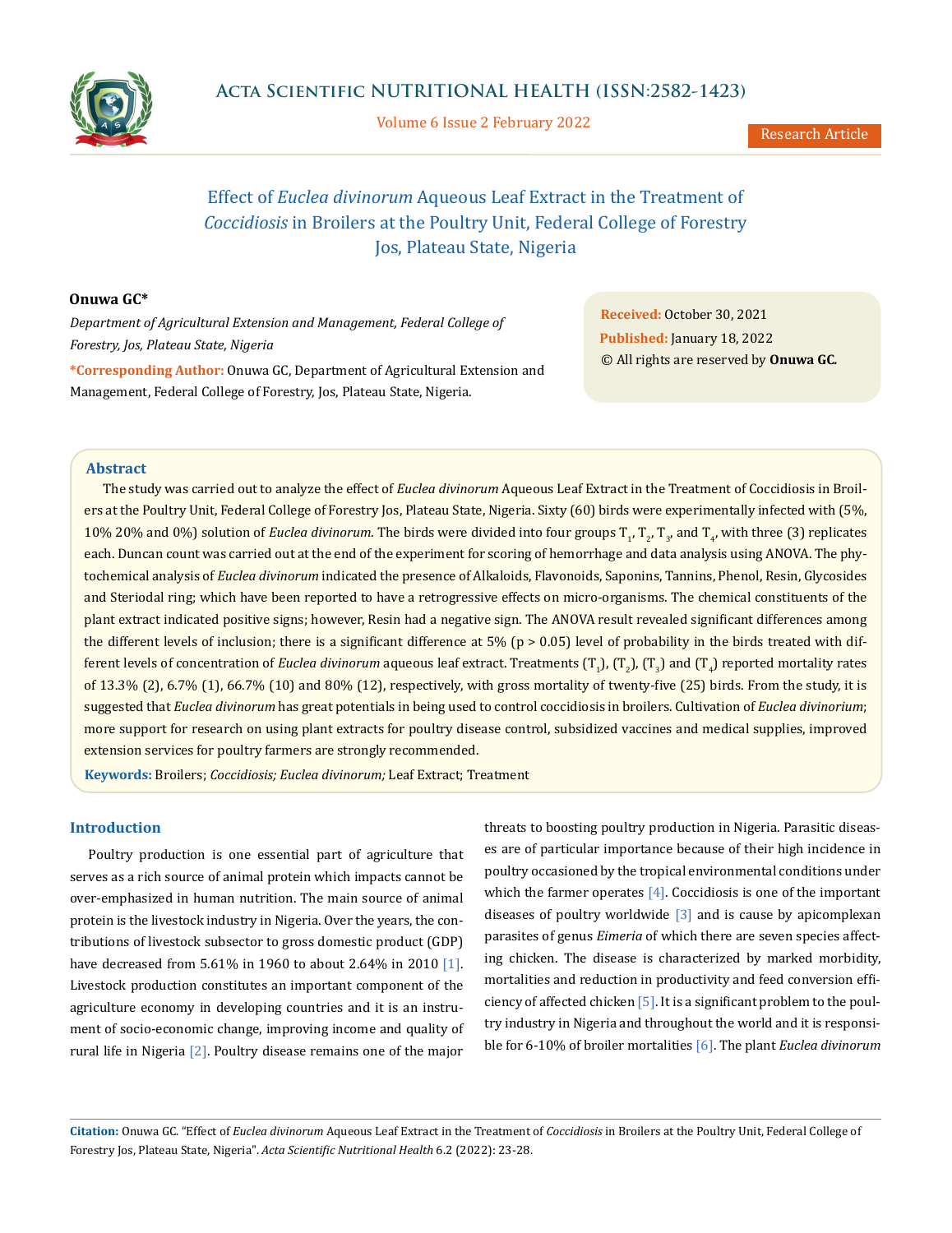(Magic Guarri or Diamond-leaves) is of the family *Hiern Ebenacea*. *Euclea* is a tropical small tree or shrub growing up to 6-18 meters tall found in eastern and southern Africa and now commonly in Nigeria. It often branches from the base. The bark is grey and smooth but becomes cracked as the tree gets old. Occasionally the plant is used as ornamental, shade tree and medicinal purposes  $[6]$ . The fruit is taken as a mild laxative but can have a strong purgative action. In traditional medicine, the root extracts and dried powdered root are used for the treatment of gastro-intestinal disturbance, cancer, miscarriage and jaundice. The leaves are used to treat diarrhea [7]. Broilers tend to suffer from nutritional deficiency and other diseases, which lower their performance and productivity and also due to high prices of drugs and its toxicity; there is a need to identify alternative means of managing these diseases notably the use of plant-like *Euclea divinorum* which has a medical value that may help in the treatment of coccidiosis in a poultry  $[8]$ . Coccidiosis causes huge economic losses in poultry and this includes the cost of treatment of birds; reduced productivity and losses due to mortality in birds  $[9]$ . The intensive use of anti-coccidian drugs has led to the development of resistance and such products have the disadvantage of producing adverse effects [10]. Coccidiosis remains of the most common disease of the poultry industry all over the world [11]. Particularly it constitutes an important wet season hazard to poultry farmers in Nigeria [12]. Coccidiosis caused by *Eimiria* species results in huge economic losses due to bird mortality  $[13]$ . Since the introduction of various anti-coccidiosis and vaccines, however, medication with these drugs have been fairly effective in preventing a various outbreak of disease, the reason due to the emergency of resistant strains of coccidian [7]. Besides the scarcity of livestock drugs, access to anti-coccidiosis drugs is difficult, especially to rural poultry farmers  $[11]$ . This, therefore, necessitated the need to look into other alternative ways of controlling this disease, notably the use of herbs or plant extracts such as *Euclea divinorum,* which has been acclaimed both scientifically [8] and traditionally to have curative abilities for several diseases of both man and animal. The use of medical plants, either alone or in the group (combination) as possible therapeutic measures has become a subject of active scientific investigation  $[14]$ . Medical plant products (such as *Euclea divinorum*) are in high demand for their medicinal value. The main objective of this study was to determine the effect of *Euclea divinorum* leave extract on birds experimentally infected with coccidiosis, while the specific objectives were to;

• Identify the phytochemical properties of *Euclea divinorum;*

24

- Determine the effect of treatment of birds experimentally infected with *Eimeria tenella using extracts of Euclea divinorum*; and
- Estimate the mortality of birds at different concentration levels of *Euclea divinorium***.**

#### **Research hypothesis**

 ${\rm H}_\circ$ : There is no significant difference in the treatment and mortality of broilers infected with *Eimeria tenella* (coccidiosis) using extracts of *Euclea divinorum* (diamond leaves).

## **Methodology**

## **Study area**

The study area is in Federal College of Forestry Jos, Plateau State, Nigeria. The school is situated in Jos-North Local Government Area (LGA); located along Bauchi road opposite Bauchi Park, with coordinates between latitude  $8^{\rm o}$  30 and  $10^{\rm o}$  30N and longitude  $8^{\circ}$  20 and  $9^{\circ}$  30E and a land area of about 9,400 km<sup>2</sup>. It has an average elevation of about 1,250 meters above sea level and stands at the height of about 600 meters above the surrounding plains [1]. Plateau state is characterized by a near temperature climate on the Jos Plateau and a hot and humid climate on its lower parts. Generally, weather conditions are warmer during the rainy season (April-October) and much colder during the harmattan period (December-February). The main annual temperature in the state ranges between 20A°C and 25A°C, while the main annual rainfall figures range from 131.75mm in the southern part to 146mm on the Jos plateau. Plateau state lies within the northern guinea savannah zone, with vegetation consisting mainly of short trees and grasses [1]. Near some villages is thick hedges of cacti, which have been planted around the household farms or compound land. Fringing woodland or gallery forests can be found around some river valleys.

## **Materials**

## **Plant materials**

The green leaves of *Euclea divinorum* were collected at the Federal College of forestry, Jos. The leaves were air-dried at room temperature, grinded into powder and stored in a cool dry place.

**Citation:** Onuwa GC. "Effect of *Euclea divinorum* Aqueous Leaf Extract in the Treatment of *Coccidiosis* in Broilers at the Poultry Unit, Federal College of Forestry Jos, Plateau State, Nigeria". *Acta Scientific Nutritional Health* 6.2 (2022): 23-28.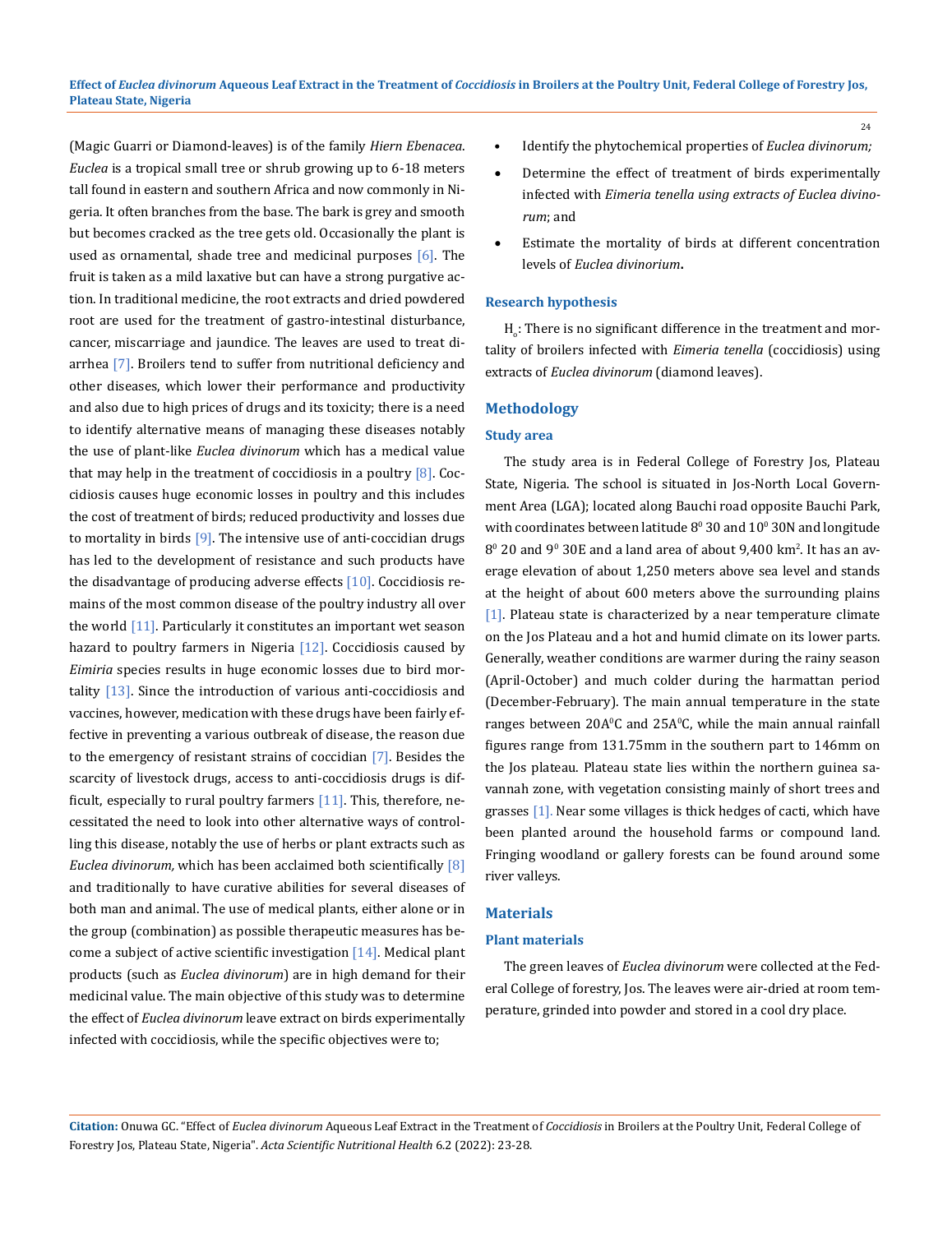**Effect of** *Euclea divinorum* **Aqueous Leaf Extract in the Treatment of** *Coccidiosis* **in Broilers at the Poultry Unit, Federal College of Forestry Jos, Plateau State, Nigeria**

#### **Preparation of aqueous extract of** *Euclea divinorum*

Three (3) separate concentrations of the aqueous leaf extract of *Euclea divinorum* was prepared by dissolving 5g, 10g, and 20g of the powder dry leaves in 100 ml of distilled water in the conical flask and left in water for 24 hours, after which the solution were filtered using a filter paper and the filtrate was stored in a refrigerator at 40 C until use.

#### **Experimental organisms**

The experimental organism (*Eimeria tenella*) was sourced from the parasitology division on the national veterinary research institute Vom, Plateau state.

#### **Experimental animal**

Sixty broilers were purchased from Datt farm Jos, Plateau state and brood for three weeks within which routine management practice was observed. At three weeks, the broilers were divided into four (4) groups  $(T_1, T_2, T_3,$  and  $T_4$ ) with three (3) replicates in each group.

## **Experimental infection with** *Eimeria tenella* **and treatment with the plant extract**

Experimental Infection (Challenge) of the bird with *Eimeria tenella* was carried out at four weeks for two consecutive days; observation of clinical signs and treatment with the plant extract then commenced. To group  $T_{1'}T_{2'}$  and  $T_{3}$ ; 1%, 5%, and 10% of the aqueous leaf extract of *Euclea divinorum* for five days, was administered respectively. To group  $\mathrm{T}_{4^{\prime}}$  no treatment was administered (control).

#### **Performance parameters**

The birds were observed daily for clinical signs. Morbidity and mortality were recorded daily in each sub-group. Necropsy was carried out on the birds that died on the experiment. Seven days after the challenge, the evaluation of the caecal lesion was carried out in eight chicks of each group. A lesion score was assigned ranging from 0-4: where 1 corresponds to the normal status with no gross lesion; 2 to small scatter petechiae; 3 to numerous petechiae; 4 to extensive hemorrhage that gives a dark colour to the caecal intestine. Bird mortality was given a score of 0.

#### **Phytochemical analysis**

The phytochemical analysis was carried out using standard methods in other to establish the presence and effects of the chemical substances present in the leaf extracts based on the methods of Trease and Evans (2000).

## **Test for alkaloid**

0.5g of the plant extract, 5ml of 1% aqueous Baron Chloride (BCL) was added and stirred; the mixture was filtered and 1ml of the filtrate was treated with few drop of Drangondoffs reagent, Wagners reagent and Mayer reagent respectively. The formation of precipitates indicated the presence of Alkaloids.

#### **Test for flavonoid**

0.5g the extract was dissolved in 2ml dilute NaOH solution. A few drops of concentrate  $\rm H_2SO_4$  was then added to the solution to become colorless, which indicates the presence of flavonoids.

#### **Test for saponin**

0.5g plant extract was introduced into a test tube, few milliliters of distilled water was added then covered and thoroughly shaken for 1 minute; protein was observed which persisted on warming and indicative of the presence of saponin.

## **Test for tannin**

0.5g of the plant extract was introduced to 10 mg of distilling water; stirred and filtered. Few milliliters of 5% ferric chloride solution was added to the filtrate; the presence of deep green coloration shows the presence of tannins.

#### **Test for phenol**

The aqueous extract of the plant was boiled with 1% aqueous Hydro chloride (HCL) with a very mild evidence for phenols.

## **Test for resins**

0.5mg of the plant extract was introduced to 10ml of boiling ethanol; stirred and filtered with what-man`s No.1 filter paper, the filtrate was diluted with 4ml of 1% aqueous HCL. Lack of resinous precipitates indicates the absence of resins.

#### **Test for glycoside**

0.5g of the extract was stirred with 10ml of boiling distilled water and filtered; 2ml of the filtrate was hydrolyzed with a few drops of concentrated HCL solution and 2 ml of benedict qualitative reagent; added and boiled together. A reddish-brown precipitate indicated the presence of Glycosides.

**Citation:** Onuwa GC. "Effect of *Euclea divinorum* Aqueous Leaf Extract in the Treatment of *Coccidiosis* in Broilers at the Poultry Unit, Federal College of Forestry Jos, Plateau State, Nigeria". *Acta Scientific Nutritional Health* 6.2 (2022): 23-28.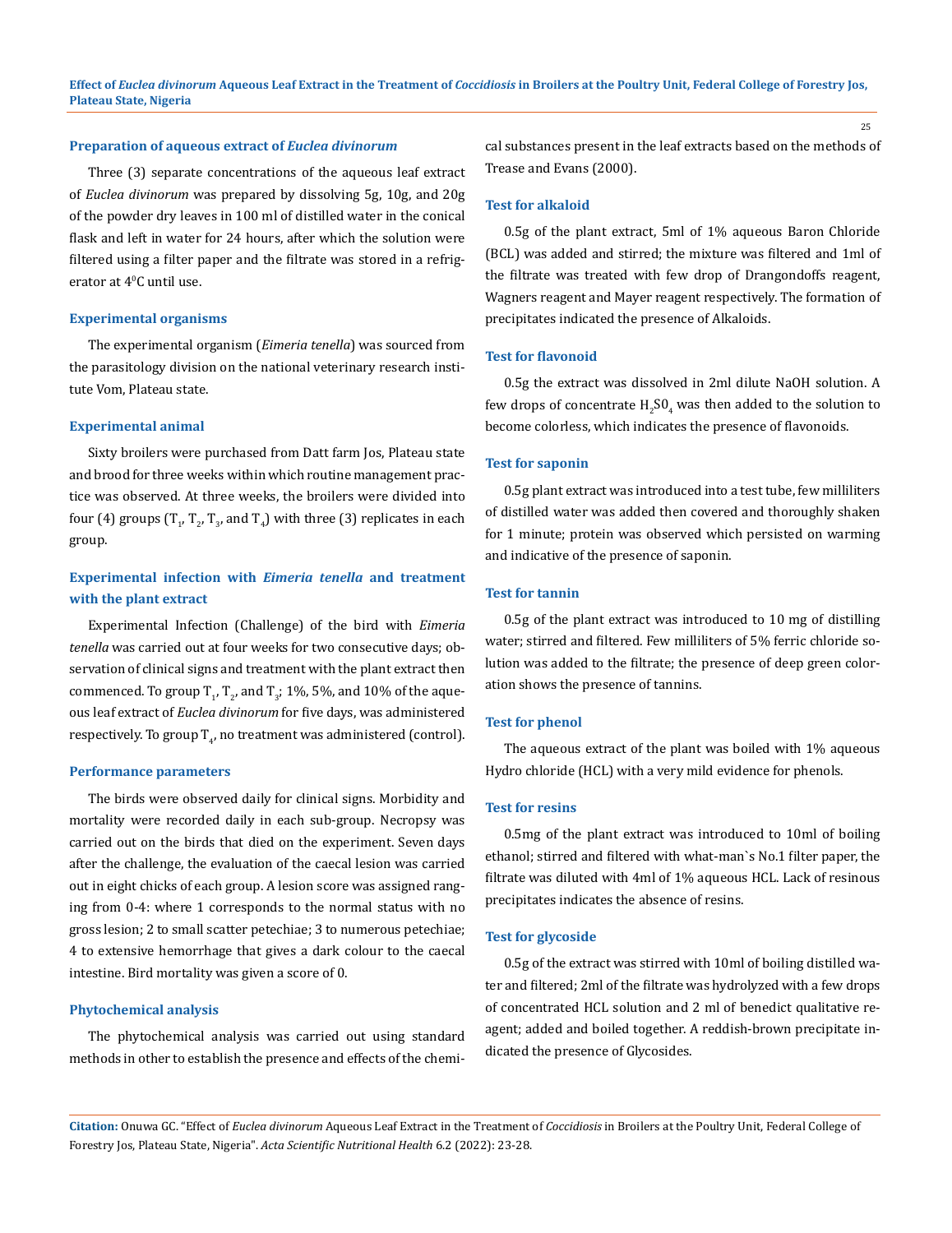#### **Test for steroidal ring**

About 100 mg of the extract was dissolved in 2ml of chloroform; sulphuric acid was carefully added to form a lower layer. A reddishbrown precipitate was indicative of the presence of a steroidal ring.

## **Statistical analysis**

Data were subjected to analysis of variance (ANOVA). The significant treatment effect was discussed as probability means, separated using Duncan`s new multiple range test with significance at a probability of  $p < 0.05$ .

## **Results and Discussion**

#### **Phytochemical screening**

| <b>Phytochemicals Tested</b> | <b>Observation</b> |
|------------------------------|--------------------|
| Alkaloids                    | $^{+++}$           |
| Flavonoids                   | $\ddot{}$          |
| Saponins                     | $^{\mathrm{+++}}$  |
| <b>Tannins</b>               | $^{\mathrm{+}}$    |
| Phenol                       | $\ddot{}$          |
| Resin                        |                    |
| Glycoside                    | $^{\mathrm{+++}}$  |
| Steriodal ring               | $^{++}$            |

**Table 1:** Photochemistry of *Euclea divinorum* Leaves.

Key: – Negative; + Mildly Present; ++ Moderately Present; +++ Highly Present.

The dried leaves extract of *Euclea divinorum* was subjected to a standard phytochemical screening for various constituents according to the method of Trease and Evans [15]. The result from the phytochemicals screening carried out (Table 1) showed that the seven (7) chemical constituents of the plant were observed to be positive. Also, there was a level of interaction among the chemical constitents; with significant treatment effects. Alkaloid was present as indicated by the formation of the precipitate. Alkaloids represent the active principle of vegetable drugs. They are alkaline in reaction and richly combine with acid farming salts soluble in water; excess alkaloids may become antagonistic [16]. Alkaloid produces analgesic, anti-inflammatory and androgenic effects which help to develop resistance against disease and endurance against stress [17]. Test for flavonoid revealed its mild presence in the leaf extract, with significant reatment effects; the solution was not colorless as put forward by Trease and Evans [15]. Test for saponin revealed that frothing persisted and was taken as preliminary evidence for the presence of saponin [18]. Hemolysis of red blood cells around the disc after 6 hours was taken as further evidence of the presence of saponin  $[15]$ . The presence of saponin in plants has expectorant effects, which are very useful in the management of inflammation of the upper respiratory tract in addition to its cardiotonic properties, as reported by Trease and Evans [15]. Saponins have the property of causing hemolysis of cells even at low dilution and tend to be deposited on the surface of cells with which they come in contact with and are not observed by the normal epithelium of the alimentary canal [16]. Test for Tannin revealed a deep green coloration which indicates the presence of Tannin. The faint bluish coloration after treating the filtrate with iodine solution confirmed the presence of Tannin [15]. Tannins are used in septic preparations, which produce contractions of blood vessels, stopping bleeding and have the quality of retaining hemorrhages when applied to the bleeding part  $[19]$ . Test for Phenol also revealed its mild presence in the leaf extract; with significant treatment effects. Test for glycosides showed a reddish-brown precipitate which indicates the presence of glycosides [15]. Glycosides have a tendency to block the conduction of the electrical impulse that causes contraction as it passes from the arteries to the ventricles of the heart. Cardiac glycoside also have a tendency to produce an abnormal cardiac rhythm by causing electrical impulses to be generated at points in the heart other than the normal face maker region, the cells that rhythmically maintain heartbeat. Also, test for Steroidal Ring revealed a reddish-brown precipitate; indicative of the presence of a steroidal ring in the leaf extract, which has anti-tumor effects [20].

## **Effect of** *Euclea Divinorum* **leaf extract in the treatment of broilers infected with** *Eimeria tenella*

Table 2 revealed that Fcal 0.55 > Ftab 4.07; hence, the null hypothesis is rejected. The ANOVA result thus indicates significant difference in effects between the different levels of inclusion of aqueous leave extract of *Euclea divinorum* in the treatment of *Eimeria tenella* in broilers.

**Citation:** Onuwa GC. "Effect of *Euclea divinorum* Aqueous Leaf Extract in the Treatment of *Coccidiosis* in Broilers at the Poultry Unit, Federal College of Forestry Jos, Plateau State, Nigeria". *Acta Scientific Nutritional Health* 6.2 (2022): 23-28.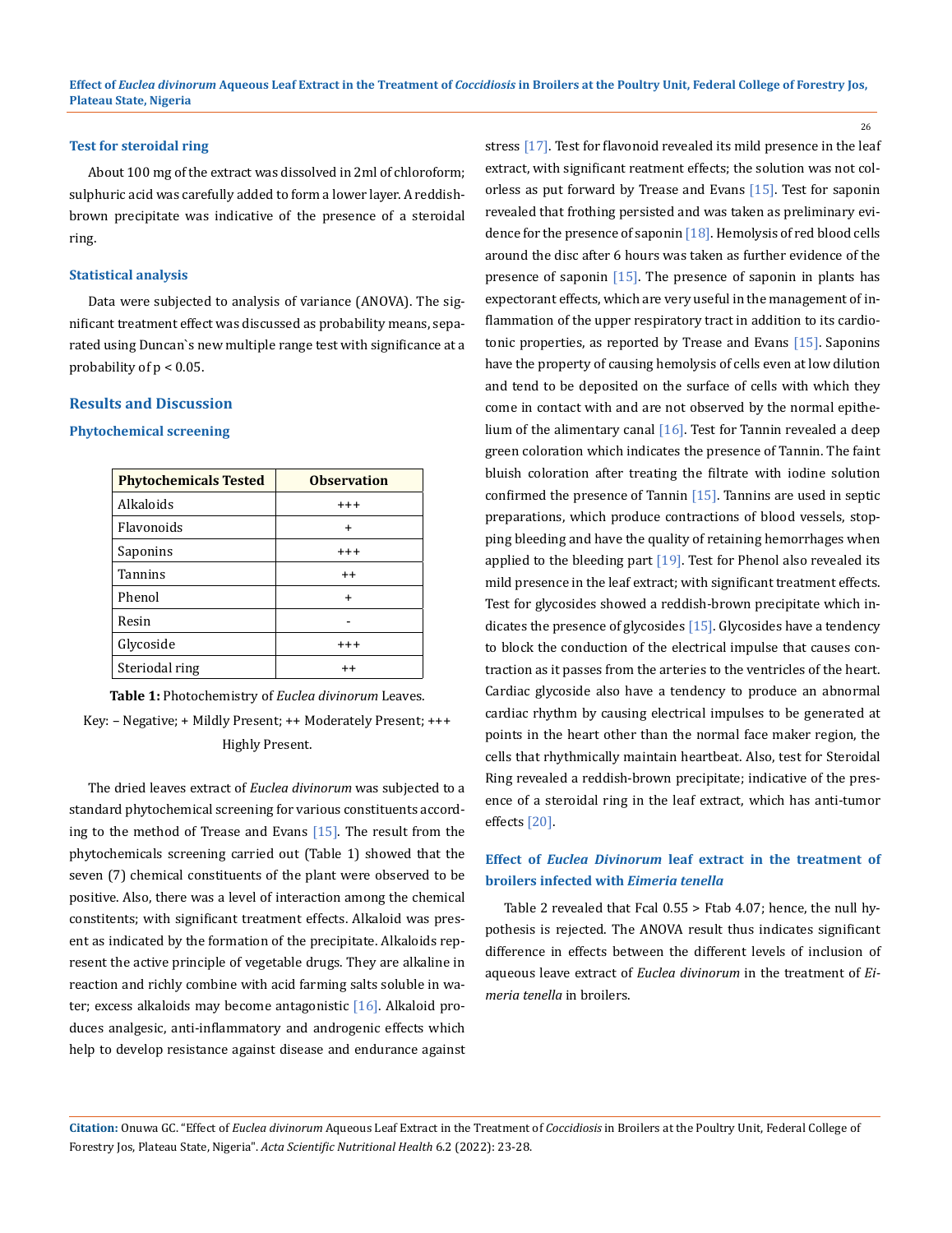**Effect of** *Euclea divinorum* **Aqueous Leaf Extract in the Treatment of** *Coccidiosis* **in Broilers at the Poultry Unit, Federal College of Forestry Jos, Plateau State, Nigeria**

| <b>Source of</b><br>variance | Sum of<br>square | Degree of freedom | <b>Mean square</b><br>SS/df | <b>MST</b><br><b>MSE</b> | <b>Critical</b><br>value<br><b>5% Tab</b> | $1\%$ |
|------------------------------|------------------|-------------------|-----------------------------|--------------------------|-------------------------------------------|-------|
| Total                        | 152.25           | 11                | 13.84                       |                          |                                           |       |
| Treatment                    | 26.25            | 3                 | 8.75                        | 0.55                     | 4.07                                      | 7.59  |
| Error                        | 126              | 8                 | 15.25                       |                          |                                           |       |

**Table 2:** Degree of Effects of *Euclea divinorum* on Broilers Experimentally infected with *Eimeria tenella.* Source: Field Survey, 2020.

**Mortality of birds at different concentration levels of** *Euclea divinorium*

| <b>Treatment</b>                          | <b>Flock size</b> | <b>Mortality</b> | Percentage (%) |
|-------------------------------------------|-------------------|------------------|----------------|
| $T_{1}(5%)$                               | 15                |                  | 13.3           |
| $T2$ (10%)                                | 15                |                  | 6.7            |
| $T_{2}(20\%)$                             | 15                | 10               | 66.7           |
| $T_{\scriptscriptstyle A}$ (Control) (0%) | 15                | 12               | 80             |

**Table 3:** Distribution Based on the Mortality of Birds at Different Concentration Levels of *Euclea divinorium.*

## Source: Field survey, 2020.

Table 3 revealed the different responses of birds infected with *Eimeria tenella* with regards to mortality rate percentage. Treatment four  $\left(T_{4}\right)$  has the highest mortality with 80%; treatment two  $(T_3)$  reported mortality of 66.7%, while treatments  $(T_1)$  and  $(T_2)$ reported mortalities of 13.3% and 6.7%, respectively. The implication of these results is that birds treated with 10% concentration level of *Euclea divinorum* aqueous leaf extract responded more positively to the treatment compared to other levels of concentration, hence sustained application can serve as a mitigation measure for disease outbreak and *Eimeria tenella* (coccidiosis) particularly. Therefore, *Euclea divinorium* can be used in the treatment of coccidiosis in broilers, as indicated by the results. The result indicates that the effect of the plant extract is not concentration-dependent, hence moderate application at 10% inclusion level of the aqueous extracts of *Euclea divinorium* was ideal and had significant effects in the treatment of *Eimeria tenella* (coccidiosis) in broilers as indicated by the relatively low mortality rate in  $T_2$ . It is also assumed that at a high dose of (20%), the aqueous plant extracts was toxic to the birds; indicative by the high mortality rate in  $\mathrm{T}_3.$  Thus, there are significant differences between the different inclusion levels of the aqeous extracts of *Euclea divinorium* in the treatment of *Eimeria* 

*tenella* (coccidiosis) in broilers; indicative by the mortality rates in the different treatments.

## **Conclusion and Recommendations**

The study analyzed the effect of *Euclea Divinorum* Aqueous Leaf Extract in the Treatment of Coccidiosis in Broilers at the Poultry Unit, Federal College of Forestry Jos, Plateau State, Nigeria. A total of sixty (60) birds were experimentally infected with *Emeria tenella* and then treated with aqueous leaf extract of *Euclea divinorium* at different levels of concentration. The birds were divided into four treatments  $T_{1'}T_{2'}T_{3'}$  and  $T_4$  having three replicates each. The result for the phytochemical analysis indicated the presence of Alkaloids, flavonoids, saponins, Tannins, Phenol, Resin, Glycosides and Steroidal ring. The ANOVA revealed significant differences among the different levels of inclusion of the Aqueous Leaf Extract. Treatments T<sub>2</sub> (6.7%) reported the lowest mortality rate, while T<sub>4</sub> (80%) reported the highest mortality rate. The result indicates that the effect of the plant extract is not concentration-dependent; indicative by the mortality rates in the different treatments. From the result obtained, the following recommendations are made:

- • Cultivation of *Euclea divinorium* be encouraged and enhanced;
- • *Euclea divinorium* should be looked upon and utilized in the treating of poultry disease;
- More research work should be carried out on using different part of plant and at different concentration;
- Provision of effective vaccines and drugs should be made available for the poultry farmers at a low and more affordable cost;
- More extension services in relation to disease control should be provided for poultry farmers in the study area; and
- Research should be carried out to compare the degree of efficacy of conventional anti coccidian drugs and *Euclea divinorium*.

**Citation:** Onuwa GC. "Effect of *Euclea divinorum* Aqueous Leaf Extract in the Treatment of *Coccidiosis* in Broilers at the Poultry Unit, Federal College of Forestry Jos, Plateau State, Nigeria". *Acta Scientific Nutritional Health* 6.2 (2022): 23-28.